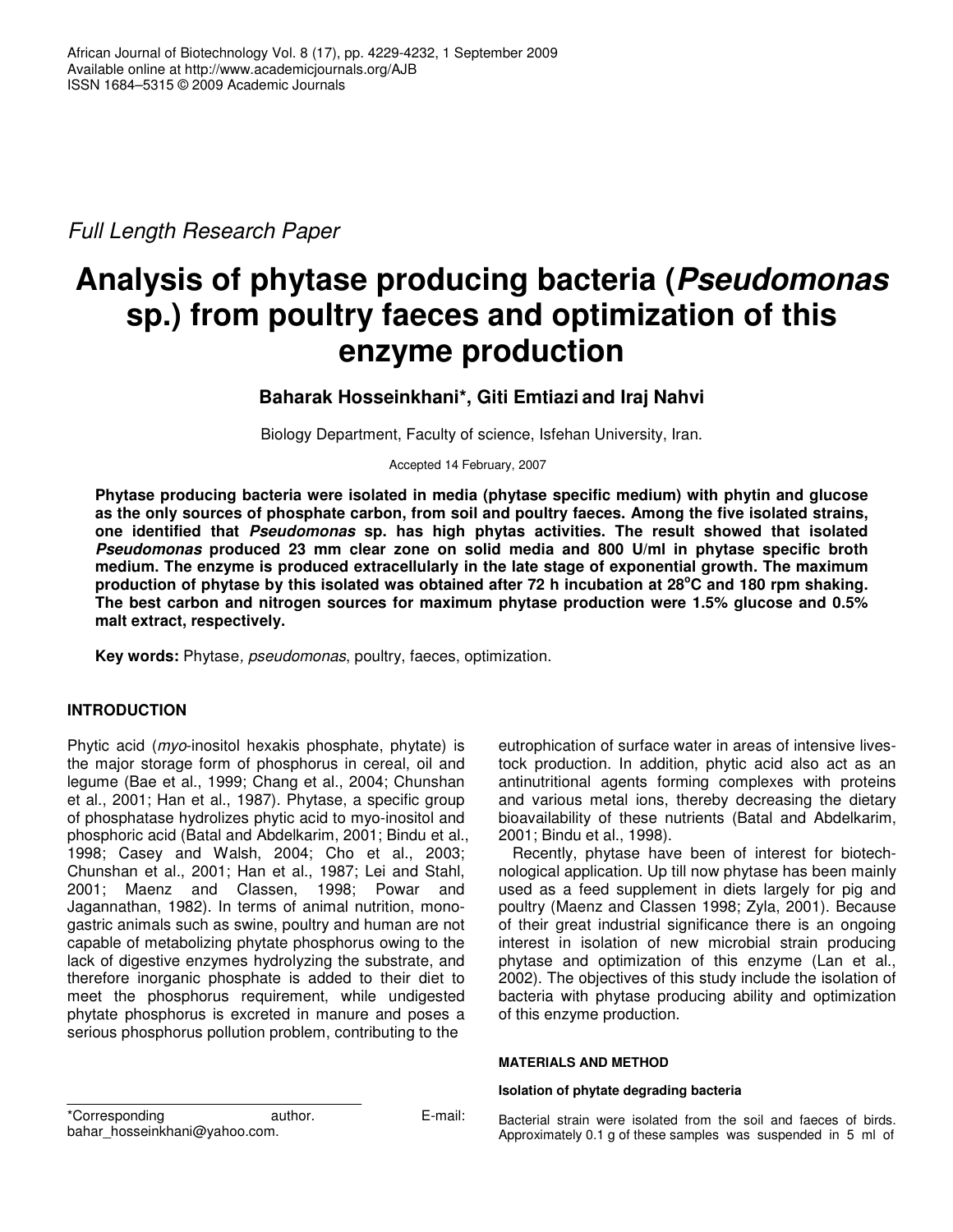0.9% saline solution and aliquot (0.1 ml) of this suspension was streaked on to phytase specific medium [1.5%glucose, 0.5% (NH4)2SO4, 0.05% KCl, 0.01% MgSO4.7H2O, 0.01% NaCl, 0.01% CaCl2.2H2O, 0.001% FeSO4, 0.001% MnSO4, pH 6.5 with 0.5% sodium phytate (Sigma)]. Four microbial colonies capable of hydrolyzing sodium phytate which can be recognized by their surrounding clear halo were obtained by re-plating single colonies (Chunshan et al., 2001).

#### **Screening for best phytate degrading strains**

Bacterial strains tested by plate assay using phytase specific medium with 1.5% agars. The halo and colony diameters were measured after 14 days of incubation at 28°C (Rodrigues and Fraga, 1999)

#### **Quantities estimation of phytate degrading bacteria**

The strains were inoculated in 100 ml of phytase specific medium and were culture in a rotary shaker (180 rpm) at 28°C for 3 - 7 days. Cell collected from 1 ml of culture by centrifugation at 10000 g for 15 min then the collected cells were resuspended in acetate buffer (0.2 M, pH 5.5) and used for the phytase activity assay (Chunshan et al., 2001).

# **Measurement of enzymatic activity**

The phytase activity assay was carried out using whole cell as well as the supernatant. Phytase activity was determined by measuring the amount of liberated inorganic phosphate. The reaction mixture consist of 0.8 ml acetate buffer (0.2 M, pH 5.5 containing 1 mM sodium phytate) 0.2 ml of cell suspension or supernatant. After incubation for 30 min 37°C, the reaction was stopped by adding 1 ml of 10% tricholoroacetic acid. A 1.0 ml aliquot was analyzed for inorganic phosphate librated by the method of Harland and Harland (Chunshan et al., 2001). One enzyme unit (U) is the amount of enzyme librating 1 ppm of inorganic phosphate in 1 min.

#### **The effect of phosphate on phytase production**

To study the effect of phosphate on phytase production, the activity of this enzyme in nutrient broth, medium with tricalcium phosphate and medium with sodium phytate was assayed. The three medium was incubated under same condition as above. The phytase activity was measured after 7 days.

#### **Optimization of culture condition**

To determine the optimum condition for growth and phytase production, the best strain was inoculated into 100 ml of liquid medium in a 250 ml erlenmyer flask and incubated on shaker at 28°C for 7 days .The parameters tested were: carbon source such as 1% glucose, maltose, sucrose, fructose and manitol, and 0.5% glucose + 0.5% sucrose. Nitrogen sources were 0.1% glycine, malt extract, yeast extract and amoniom sulfate (Lan et al., 2002).

#### **Estimation of growth**

Growth was estimated by the absorbance at 600 nm. Sample from culture grown in medium with insoluble forms of phosphate were previously diluted 1:1 (v/v) using 1 N HCl to dissolve the residual insoluble phosphate and measured against a blank identically treated.



**Figure 1.** Four isolated *Pseudomonas* sp. strains forming peripheral halo zone on phytase specific agar medium. By this method S1 identified was the best stain.



**Figure 2.** Quantitative estimation of phytate-degrading isolated *Pseudomonas* sp. by assaying phytase enzyme. S1 was found to be the best strain for degrading sodium phytate and produces 598 U/ml phytase enzyme.

# **RESULTS AND DISCUSSION**

## **Isolation of phytate degrading bacteria**

Four strains that can solubilize sodium phytate and form peripheral halo zone on phytase specific agar medium around colonies were isolated form poultry faeces and designed as S1, S2, S3 and S4. By plate screening, S1 was found to be the best strain and could produce approximately 4.2 cm clear halo around colonies (Figure 1). Quantitative screening methods done by phytase assay (Figure 2) also showed S1 to be the best strain. S1 produced maximum amount of phytase on the 2nd to 3rd day (598 U/ml). Identification of this strain, based on the result of morphological and biochemical tests, showed that it is *Psedumonus* sp. according to Bergi taxomical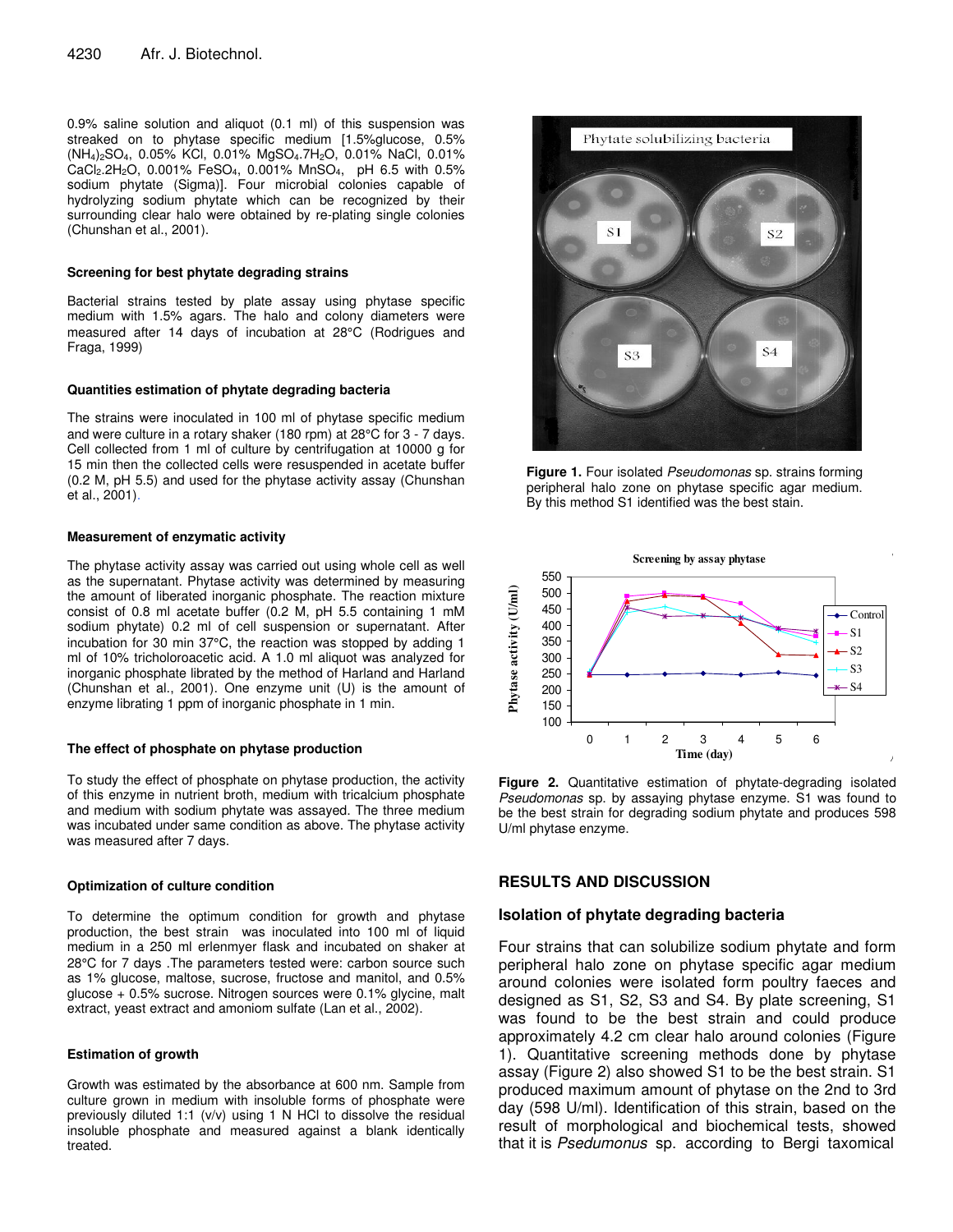

**Figure 3.** The amount of phytase enzyme of the isolated *Pseudomonas* sp. in supernatant and sample with whole cell were similar. This indicates that production of this enzyme was extracellular (590 - 612 U/ml).



**Figure 4.** Effect of phosphate on phytase production using the isolated *Pseudomonas* sp. **N.A**, nutrient broth; **TCP**, medium with tricalcium phosphate; and **phytine**, medium with sodium phytate as phosphorus source. Sodium phytate may be inducing phytase production.

# method.

The phytase activity assay was carried out using whole cell as well as supernatant. The amount of phytase in the two samples was similar (Figure 3) indicating that phytase production in the isolated *Pseudomonas* sp. is extracelluler.

# **The effect of phosphate on phytase production**

Assay activity of this enzyme carried out in three medium with different phosphorus sources; nutrient broth, medium with tricalcium phosphate and medium with sodium phytate. Result showed phytase activity in medium with sodium phytate increased after 3 days (598 - 650 U/ml) indicating that sodium phytate induces phytase production (Figure 4).

# **Optimization of culture condition**

The parameters tested were carbon source such as 1 %

**Optimization carbone source**



**Figure 5.** Optimization of culture condition (carbon source) of the isolated *Pseudomonas* sp. G, glucose; S, sucrose, G+S glucose + sucrose; M, manitol, F, fructose; Mal, maltose, L, lactose; and con, control. Result showed the best carbon source was G+S which produced 749.2 U/ml phytase.



**Figure 6.** Optimization of culture condition (nitrogen source) of the isolated *Pseudomonas* sp. Malt, malt extract; Yeast, yeast extract; and Gly, glycine. Result showed that in medium with malt extract as nitrogen source, phytase production increased to 714U/ml.

glucose, maltose, sucrose, fructose or manitol and 0.5% glucose  $+$  0.5% sucrose (Figure 5). Result of the experiment show the best carbons source for this strainwas  $0.5\%$  glucose  $+$  0.5% sucrose with phytase activity of 749.2 U/ml. Nitrogen sources tested were 0.1% glycine, malt extract and yeast extract. Malt extract was found to be with phyase production of 714 U/ml (Figure 6).

## **Change of pH**

Result of estimated daily change of pH in the four strains showed that all could produce organic acid that leads to decrease in the pH of medium. The pH of media at first was 7 and gradually decreased to 3.5 (Figure 7).

# **Estimation of growth of** *Pseudomuna* **sp.**

Sample from culture grown in insoluble forms of phosphate were diluted 1:1 (v/v) using 1 N HCl, dissolving the